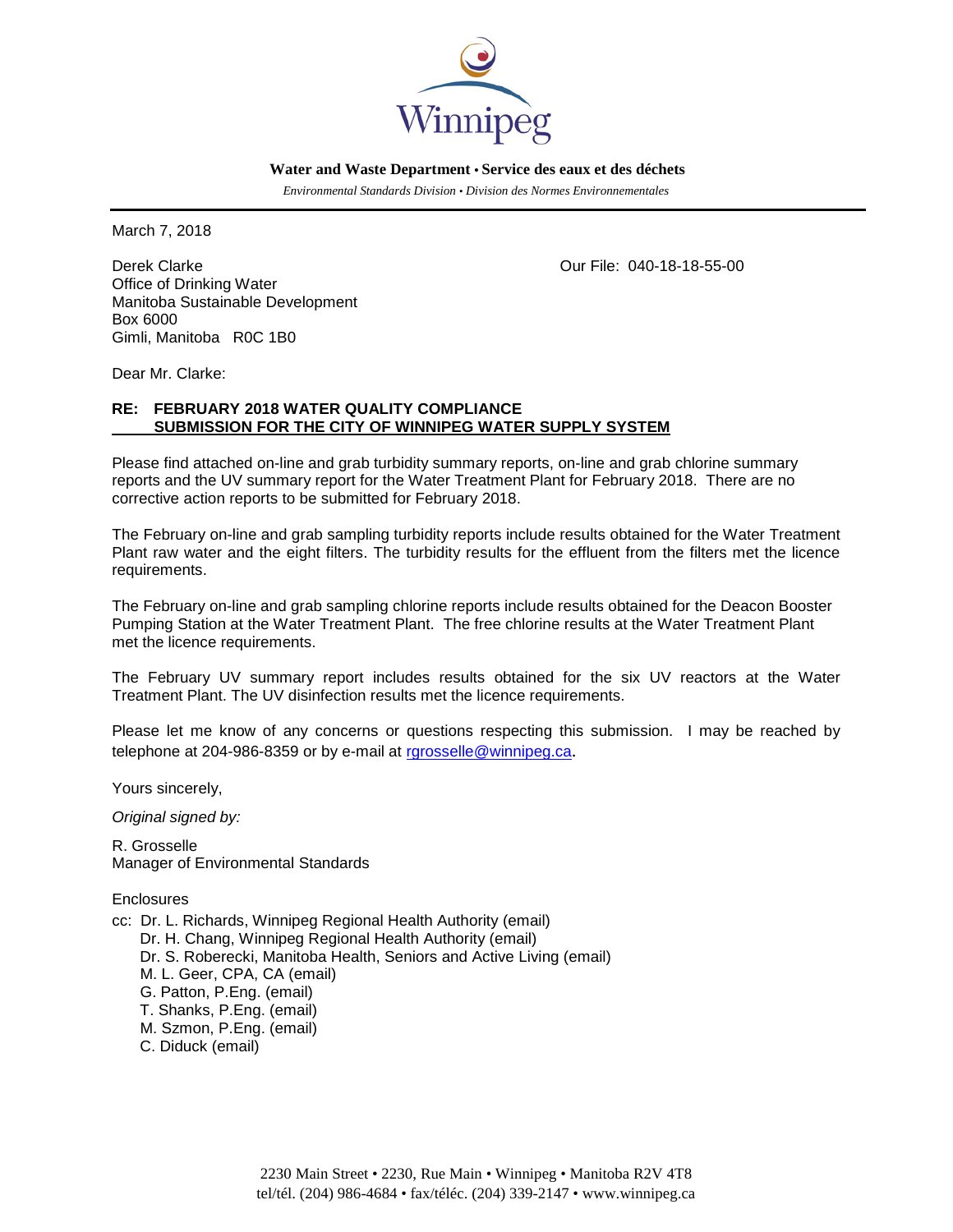

OL Off-line

## **CITY OF WINNIPEG**

Water System Code: **252.00**

Licence Number: **PWS-09-412-01**

# WATER AND WASTE DEPARTMENT

WATER SERVICES

|                                                                                             |            |                               |              |          |              |           | WATER TREATMENT PLANT TURBIDITY ON-LINE MONITORING REPORT |          |             |           |              |           |              |           |              |           |              |           |  |
|---------------------------------------------------------------------------------------------|------------|-------------------------------|--------------|----------|--------------|-----------|-----------------------------------------------------------|----------|-------------|-----------|--------------|-----------|--------------|-----------|--------------|-----------|--------------|-----------|--|
|                                                                                             |            | February 2018 Turbidity (NTU) |              |          |              |           |                                                           |          |             |           |              |           |              |           |              |           |              |           |  |
|                                                                                             |            | Raw                           | Filter #1    |          |              | Filter #2 | Filter #3                                                 |          |             | Filter #4 |              | Filter #5 |              | Filter #6 |              | Filter #7 |              | Filter #8 |  |
|                                                                                             | Date       | Avg                           | Avg          | Max      | Avg          | Max       | Avg                                                       | Max      | Avg         | Max       | Avg          | Max       | Avg          | Max       | Avg          | Max       | Avg          | Max       |  |
|                                                                                             | 1/02/2018  | 0.62                          | 0.04         | 0.09     | 0.03         | 0.09      | 0.02                                                      | 0.03     | 0.03        | 0.08      | 0.04         | 0.08      | 0.06         | 0.13      | 0.08         | 0.11      | 0.01         | 0.02      |  |
|                                                                                             | 2/02/2018  | 0.62                          | 0.06         | 0.08     | 0.06         | 0.08      | 0.01                                                      | 0.05     | 0.03        | 0.07      | 0.03         | 0.07      | 0.06         | 0.11      | 0.08         | 0.12      | 0.00         | 0.03      |  |
|                                                                                             | 3/02/2018  | 0.62                          | 0.05         | 0.08     | 0.03         | 0.08      | 0.01                                                      | 0.15     | 0.04        | 0.07      | 0.05         | 0.08      | 0.08         | 0.13      | 0.06         | 0.12      | 0.00         | 0.01      |  |
|                                                                                             | 4/02/2018  | 0.61                          | 0.04         | 0.09     | 0.04         | 0.06      | 0.03                                                      | 0.05     | 0.03        | 0.09      | 0.03         | 0.08      | 0.06         | 0.13      | 0.09         | 0.12      | 0.01         | 0.03      |  |
|                                                                                             | 5/02/2018  | 0.61                          | 0.07         | 0.08     | 0.05         | 0.09      | 0.02                                                      | 0.07     | 0.03        | 0.05      | 0.03         | 0.08      | 0.08         | 0.12      | 0.08         | 0.13      | 0.01         | 0.03      |  |
|                                                                                             | 6/02/2018  | 0.62                          | 0.05         | 0.09     | 0.04         | 0.11      | 0.03                                                      | 0.10     | 0.05        | 0.08      | 0.06         | 0.08      | 0.08         | 0.15      | 0.06         | 0.13      | 0.01         | 0.01      |  |
|                                                                                             | 7/02/2018  | 0.63                          | 0.05         | 0.09     | 0.06         | 0.07      | 0.04                                                      | 0.06     | 0.03        | 0.10      | 0.04         | 0.09      | 0.06         | 0.15      | 0.08         | 0.15      | 0.01         | 0.08      |  |
|                                                                                             | 8/02/2018  | 0.63                          | 0.07         | 0.10     | 0.05         | 0.11      | 0.04                                                      | 0.10     | 0.05        | 0.07      | 0.04         | 0.07      | 0.10         | 0.16      | 0.06         | 0.15      | 0.01         | 0.06      |  |
|                                                                                             | 9/02/2018  | 0.64                          | 0.05         | 0.10     | 0.03         | 0.08      | 0.04                                                      | 0.11     | 0.05        | 0.12      | 0.06         | 0.09      | 0.07         | 0.16      | 0.09         | 0.14      | 0.01         | 0.02      |  |
|                                                                                             | 10/02/2018 | 0.66                          | 0.07         | 0.09     | 0.09         | 0.13      | 0.06                                                      | 0.08     | 0.05        | 0.13      | 0.04         | 0.09      | 0.06         | 0.13      | 0.05         | 0.11      | 0.01         | 0.06      |  |
|                                                                                             | 11/02/2018 | 0.66                          | 0.05         | 0.08     | 0.06         | 0.12      | 0.04                                                      | 0.09     | 0.06        | 0.10      | 0.04         | 0.07      | 0.07         | 0.12      | 0.04         | 0.08      | 0.00         | 0.03      |  |
|                                                                                             | 12/02/2018 | 0.66                          | 0.05         | 0.09     | 0.06         | 0.11      | 0.04                                                      | 0.09     | 0.04        | 0.10      | 0.04         | 0.07      | 0.05         | 0.10      | 0.06         | 0.07      | 0.01         | 0.01      |  |
|                                                                                             | 13/02/2018 | 0.84                          | 0.05         | 0.07     | 0.09         | 0.11      | 0.06                                                      | 0.08     | 0.03        | 0.09      | 0.04         | 0.07      | 0.04         | 0.09      | 0.03         | 0.07      | 0.01         | 0.03      |  |
|                                                                                             | 14/02/2018 | 0.79                          | 0.06         | 0.08     | 0.06         | 0.11      | 0.06                                                      | 0.11     | 0.05        | 0.08      | 0.03         | 0.07      | 0.06         | 0.08      | 0.04         | 0.06      | 0.01         | 0.03      |  |
|                                                                                             | 15/02/2018 | 0.73                          | 0.06         | 0.17     | 0.05         | 0.20      | 0.07                                                      | 0.19     | 0.02        | 0.08      | 0.04         | 0.07      | 0.05         | 0.10      | 0.05         | 0.08      | 0.00         | 0.02      |  |
|                                                                                             | 16/02/2018 | 0.73                          | 0.03         | 0.07     | 0.07         | 0.10      | 0.04                                                      | 0.09     | 0.04        | 0.07      | 0.02         | 0.07      | 0.04         | 0.09      | 0.03         | 0.06      | 0.01         | 0.05      |  |
|                                                                                             | 17/02/2018 | 0.71                          | 0.02         | 0.03     | 0.04         | 0.09      | 0.03                                                      | 0.07     | 0.01        | 0.07      | 0.02         | 0.04      | 0.03         | 0.09      | 0.03         | 0.07      | 0.01         | 0.01      |  |
|                                                                                             | 18/02/2018 | 0.71                          | 0.02         | 0.05     | 0.05         | 0.09      | 0.03                                                      | 0.07     | <b>OL</b>   | <b>OL</b> | 0.02         | 0.05      | 0.05         | 0.09      | 0.04         | 0.05      | 0.01         | 0.01      |  |
|                                                                                             | 19/02/2018 | 0.70                          | 0.02         | 0.05     | 0.05         | 0.10      | 0.02                                                      | 0.06     | OL          | OL        | 0.02         | 0.05      | 0.04         | 0.09      | 0.04         | 0.09      | 0.01         | 0.01      |  |
|                                                                                             | 20/02/2018 | 0.70                          | 0.02         | 0.06     | 0.06         | 0.07      | 0.02                                                      | 0.04     | <b>OL</b>   | <b>OL</b> | 0.02         | 0.06      | 0.04         | 0.08      | 0.04         | 0.07      | 0.01         | 0.02      |  |
|                                                                                             | 21/02/2018 | 0.68                          | 0.03         | 0.05     | 0.06         | 0.13      | 0.04                                                      | 0.10     | OL          | OL        | 0.03         | 0.06      | 0.04         | 0.13      | 0.05         | 0.10      | 0.01         | 0.05      |  |
|                                                                                             | 22/02/2018 | 0.67                          | 0.03         | 0.09     | 0.05         | 0.12      | 0.03                                                      | 0.11     | <b>OL</b>   | <b>OL</b> | 0.02         | 0.05      | 0.05         | 0.09      | 0.04         | 0.07      | 0.01         | 0.03      |  |
|                                                                                             | 23/02/2018 | 0.68                          | 0.02         | 0.05     | 0.04         | 0.06      | 0.01                                                      | 0.07     | 0.01        | 0.07      | 0.02         | 0.03      | 0.03         | 0.09      | 0.03         | 0.07      | 0.01         | 0.01      |  |
|                                                                                             | 24/02/2018 | 0.67                          | 0.01         | 0.03     | 0.05         | 0.10      | 0.03                                                      | 0.04     | 0.02        | 0.03      | 0.01         | 0.06      | 0.02         | 0.08      | 0.02         | 0.07      | 0.00         | 0.02      |  |
|                                                                                             | 25/02/2018 | 0.66                          | 0.02         | 0.05     | 0.04         | 0.10      | 0.02                                                      | 0.08     | 0.02        | 0.08      | 0.01         | 0.02      | 0.04         | 0.05      | 0.03         | 0.05      | 0.00         | 0.02      |  |
|                                                                                             | 26/02/2018 | 0.66                          | 0.01         | 0.05     | 0.05         | 0.06      | 0.02                                                      | 0.04     | 0.01        | 0.08      | 0.02         | 0.05      | 0.03         | 0.09      | 0.03         | 0.08      | 0.01         | 0.01      |  |
|                                                                                             | 27/02/2018 | 0.66                          | 0.02         | 0.03     | 0.04         | 0.11      | 0.03                                                      | 0.08     | 0.03        | 0.05      | 0.01         | 0.05      | 0.03         | 0.10      | 0.03         | 0.08      | 0.00         | 0.03      |  |
|                                                                                             | 28/02/2018 | 0.64                          | 0.02         | 0.05     | 0.04         | 0.11      | 0.02                                                      | 0.08     | 0.02        | 0.08      | 0.01         | 0.03      | 0.04         | 0.09      | 0.03         | 0.05      | 0.00         | 0.03      |  |
|                                                                                             |            |                               |              |          |              |           |                                                           |          |             |           |              |           |              |           |              |           |              |           |  |
| Total Number of Measurements Taken, A:<br>Turbidity Standard for Monitoring Location (NTU): |            |                               | 13414<br>0.3 |          | 10382<br>0.3 |           | 13774<br>0.3                                              |          | 8559<br>0.3 |           | 13984<br>0.3 |           | 13032<br>0.3 |           | 12177<br>0.3 |           | 13385<br>0.3 |           |  |
| Number of Measurements Meeting Standard, B:                                                 |            |                               | 13414        |          | 10382        |           | 13774                                                     |          | 8559        |           | 13984        |           | 13032        |           | 12177        |           | 13385        |           |  |
| Compliance with Turbidity Standard, C = B/A X 100%:                                         |            |                               |              | 100.000% |              | 100.000%  |                                                           | 100.000% |             | 100.000%  |              | 100.000%  |              | 100.000%  |              | 100.000%  |              | 100.000%  |  |

File Path: N:\Water Treatment Branch\Administration\Reports\Regulatory Submissions\Turbidity\2018\02-February

Submitted By (Print): D.Merredew **Communisty Communisty Communisty Communisty Communisty Communisty Original signed by D.Merredew**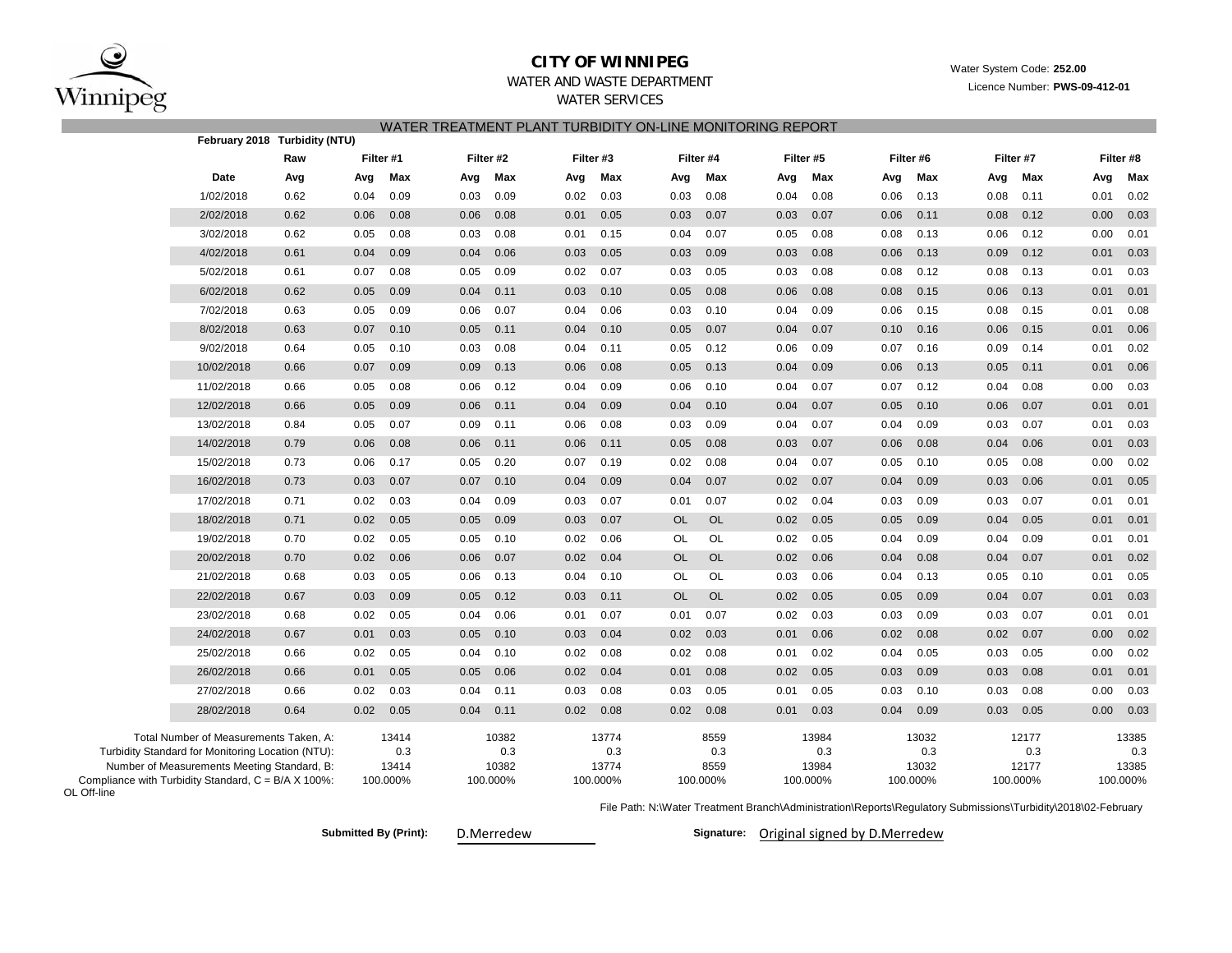

### CITY OF WINNIPEG WATER AND WASTE DEPARTMENT ENVIRONMENTAL STANDARDS DIVISION

### Grab |Analyser| Grab |Analyser| Grab |Analyser| Grab |Analyser| Grab |Analyser| Grab |Analyser| Grab |Grab |Analyser| Grab |Analyser 0.51 | 0.59 | OL | OL | 0.06 | 0.06 | 0.07 | <0.02 | 0.08 | 0.06 | 0.07 | 0.05 | OL | OL | 0.07 | 0.09 | 0.07 | 0.02 NA NA NA NA NA NA NA NA NA NA NA NA NA NA NA NA NA NA NA NA NA NA NA NA NA NA NA NA NA NA NA NA NA NA NA NA 0.49 | 0.59 | 0.06 | 0.05 | 0.06 | 0.06 | 0.08 | 0.03 | OL | OL | 0.07 | 0.05 | 0.06 | 0.10 | 0.07 | 0.09 | 0.07 | 0.03 0.49 | 0.60 | 0.06 | 0.06 | 0.06 | 0.02 | 0.08 | 0.04 | 0.06 | 0.04 | OL | OL | 0.06 | 0.10 | 0.06 | 0.10 | OL | OL 0.48 | 0.62 | OL | OL | OL | OL | 0.08 | 0.03 | 0.08 | 0.06 | 0.08 | 0.05 | 0.08 | 0.11 | 0.07 | 0.10 | 0.07 | 0.03 0.49 | 0.59 | 0.08 | 0.06 | 0.07 | 0.06 | 0.08 | 0.04 | OL | OL | 0.08 | 0.06 | 0.07 | 0.10 | 0.08 | 0.11 | 0.08 | 0.03 0.52 | 0.62 | 0.09 | 0.07 | 0.09 | 0.08 | OL | OL | 0.08 | 0.05 | 0.07 | 0.05 | 0.08 | 0.11 | 0.07 | 0.10 | OL | OL NA NA NA NA NA NA NA NA NA NA NA NA NA NA NA NA NA NA NA NA NA NA NA NA NA NA NA NA NA NA NA NA NA NA NA NA 0.56 | 0.62 | 0.07 | 0.06 | 0.10 | 0.13 | 0.09 | 0.08 | 0.08 | 0.06 | 0.07 | 0.04 | 0.08 | 0.07 | 0.06 | 0.05 | OL | OL 0.59 | 0.62 | OL | OL | 0.06 | 0.09 | 0.10 | 0.08 | 0.08 | 0.06 | 0.06 | 0.04 | OL | OL | 0.07 | 0.05 | 0.07 | <0.02 0.52 | 0.64 | 0.06 | 0.05 | 0.06 | 0.09 | 0.07 | 0.06 | OL | OL | 0.07 | 0.05 | 0.06 | 0.07 | OL | OL | 0.08 | 0.02 0.58 | 0.75 | 0.07 | 0.06 | OL | OL | 0.08 | 0.09 | 0.07 | 0.06 | 0.06 | 0.03 | 0.07 | 0.07 | 0.07 | 0.04 | OL | OL 0.50 | 0.70 | 0.08 | 0.06 | OL | OL | 0.09 | 0.09 | OL | OL | 0.06 | 0.04 | 0.09 | 0.08 | 0.08 | 0.05 | 0.07 | <0.02 NA NA NA NA NA NA NA NA NA NA NA NA NA NA NA NA NA NA NA NA NA NA NA NA NA NA NA NA NA NA NA NA NA NA NA NA 0.48 | 0.68 | 0.07 | <0.02 | OL | OL | 0.09 | 0.04 | OL | OL | 0.07 | <0.02 | 0.09 | 0.06 | 0.07 | 0.03 | 0.07 | <0.02 NA NA NA NA NA NA NA NA OL OL NA NA NA NA NA NA NA NA 0.52 | 0.67 | 0.06 | <0.02 | 0.06 | 0.06 | 0.07 | 0.02 | OL | OL | 0.07 | <0.02 | OL | OL | 0.09 | 0.04 | 0.09 | <0.02 0.56 | 0.72 | 0.07 | <0.02 | 0.10 | 0.07 | 0.09 | 0.03 | OL | OL | 0.12 | 0.04 | 0.09 | 0.04 | OL | OL | OL | 0.09 | <0.02 0.49 | 0.64 | 0.07 | <0.02 | 0.09 | 0.08 | 0.09 | 0.03 | OL | OL | 0.08 | <0.02 | 0.10 | 0.05 | 0.09 | 0.03 | OL | OL NA NA NA NA NA NA NA NA 0.05 0.03 NA NA NA NA NA NA NA NA NA NA NA NA NA NA NA NA 0.07 0.03 NA NA NA NA NA NA NA NA 0.53 | 0.66 | 0.07 | <0.02 | OL | OL | 0.10 | 0.05 | 0.09 | 0.04 | 0.07 | <0.02 | 0.04 | 0.08 | 0.02 | OL | OL 0.50 | 0.73 | OL | OL | 0.08 | 0.06 | 0.08 | 0.03 | OL | OL | 0.08 | <0.02 | 0.12 | 0.08 | 0.10 | 0.04 | 0.08 | <0.02 0.55 | 0.66 | 0.09 | <0.02 | 0.10 | 0.07 | 0.10 | 0.03 | 0.11 | 0.03 | OL | OL | 0.09 | 0.04 | OL | OL | OL | 0.12 | <0.02 0.47 | 0.59 | 0.08 | <0.02 | OL | OL | 0.11 | 0.04 | 0.09 | 0.03 | 0.09 | <0.02 | 0.10 | 0.04 | 0.09 | 0.03 | OL | OL **Total number of measurements taken, A:** 15 13 18 12 17 16 16 12 **Turbidity Standard for Monitoring Location (NTU):** | 0.30 | 0.30 | 0.30 | 0.30 | 0.30 | 0.30 | 0.30 | 0.30 | 0.30 **Number of measurements meeting standard, B:** 15 13 18 12 17 16 16 12 **Compliance with Turbidity Standard, C= B/A X 100%:** 100% 100% 100% 100% 100% 100% 100% 100% **WATER TREATMENT PLANT TURBIDITY GRAB MONITORING REPORT Water System Code: 252.00 Turbidity (NTU) Licence No. PWS-09-412-01 Date Raw Water Filter 1 Filter 2 Filter 3 Filter 4 Filter 5 Filter 6 Filter 7 Filter 8** 12-Feb-2018 01-Feb-2018 02-Feb-2018 03-Feb-2018 04-Feb-2018 05-Feb-2018 06-Feb-2018 07-Feb-2018 08-Feb-2018 09-Feb-2018 10-Feb-2018 11-Feb-2018 24-Feb-2018 13-Feb-2018 14-Feb-2018 15-Feb-2018 16-Feb-2018 17-Feb-2018 18-Feb-2018 19-Feb-2018 20-Feb-2018 21-Feb-2018 22-Feb-2018 23-Feb-2018 25-Feb-2018 26-Feb-2018 27-Feb-2018 28-Feb-2018

NS: No Sample NA: Not Analyzed OL: Off-Line

Filter 4 was offline for maintenance February 18 to 22.

**Comments: Report Compiled By: H.Demchenko**

> **Approved in LIMS By: C.Diduck**

Printed From : N:\WQ Data\Routine Water Quality\2015\Turbidity.xls **Data Approved:** File: WQR3

**7-Mar-18**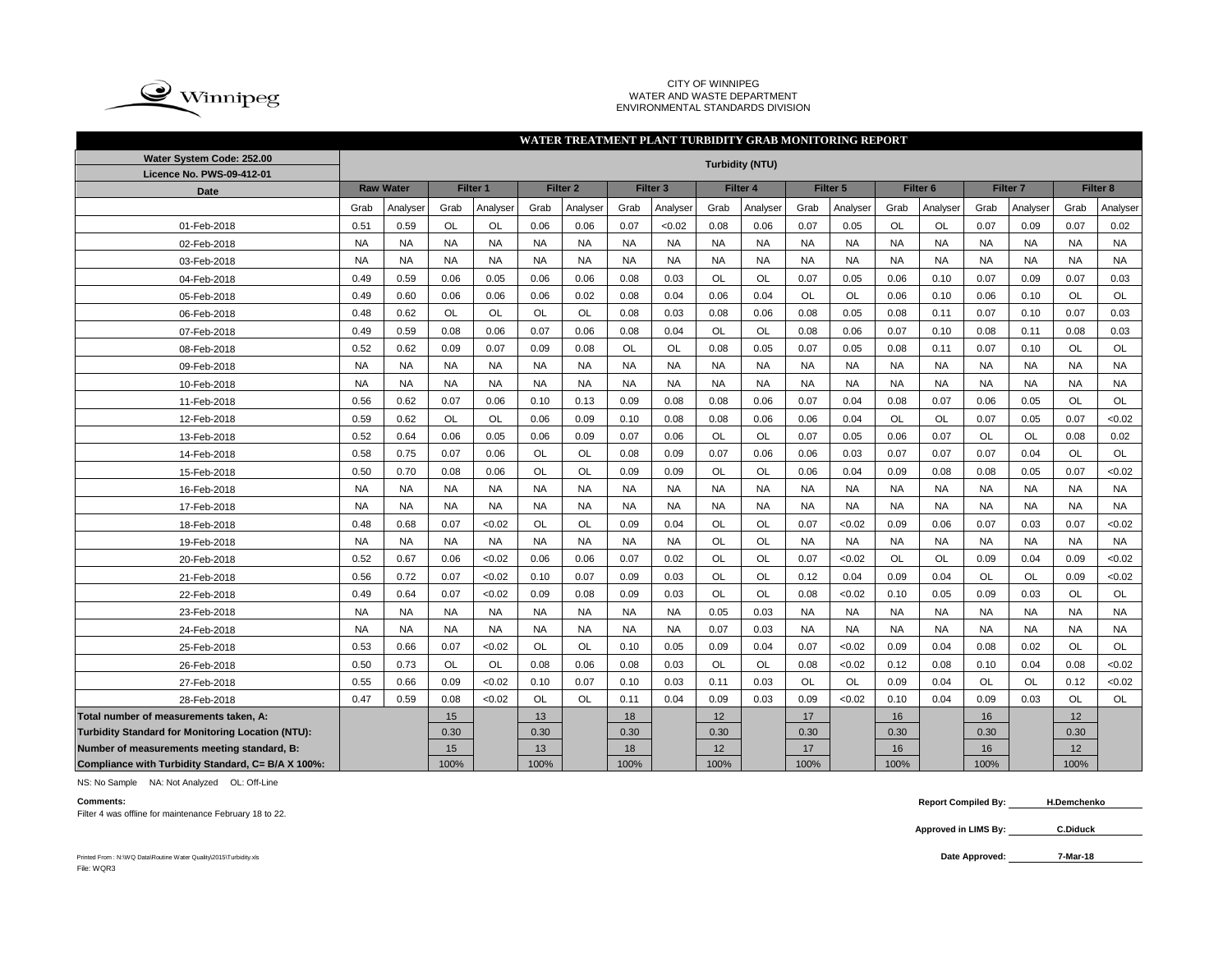

**City Of Winnipeg**

Water and Waste Department Water Services

WATER TREATMENT PLANT FREE CHLORINE ON-LINE MONITORING REPORT

Deacon Booster Pumping Station

| Water System Code:     |
|------------------------|
| Licence Number:        |
| <b>Report Created:</b> |

Water System Code: **252.00** Licence Number: **PWS-09-412-01**

01 March 2018 **Report Period: February 2018** Report Period: February 2018

|                                                                     | <b>BRANCH1</b><br>[mg/L] |              | <b>BRANCH2</b><br>[mg/L] |              |  |  |
|---------------------------------------------------------------------|--------------------------|--------------|--------------------------|--------------|--|--|
| Date                                                                | Average                  | Minimum      | Average                  | Minimum      |  |  |
| 01/02/2018                                                          | 1.15                     | 1.03         | 1.20                     | 1.15         |  |  |
| 02/02/2018                                                          | 1.20                     | 0.83         | 1.17                     | 0.99         |  |  |
| 03/02/2018                                                          | 1.12                     | 1.03         | 1.13                     | 1.09         |  |  |
| 04/02/2018                                                          | 1.10                     | 1.00         | 1.13                     | 1.09         |  |  |
| 05/02/2018                                                          | 1.11                     | 1.03         | 1.10                     | 1.05         |  |  |
| 06/02/2018                                                          | 1.15                     | 1.01         | 1.15                     | 1.05         |  |  |
| 07/02/2018                                                          | 1.19                     | 1.11         | 1.22                     | 1.11         |  |  |
| 08/02/2018                                                          | 1.18                     | 1.12         | 1.20                     | 1.10         |  |  |
| 09/02/2018                                                          | 1.10                     | 1.05         | 1.10                     | 1.05         |  |  |
| 10/02/2018                                                          | 1.09                     | 1.03         | 1.13                     | 1.09         |  |  |
| 11/02/2018                                                          | 1.11                     | 1.05         | 1.14                     | 1.09         |  |  |
| 12/02/2018                                                          | 1.09                     | 1.02         | 1.14                     | 1.10         |  |  |
| 13/02/2018                                                          | 1.08                     | 0.99         | 1.14                     | 1.05         |  |  |
| 14/02/2018                                                          | 1.11                     | 0.78         | 1.18                     | 0.90         |  |  |
| 15/02/2018                                                          | 1.12                     | 0.93         | 1.17                     | 0.98         |  |  |
| 16/02/2018                                                          | 1.18                     | 1.10         | 1.23                     | 1.15         |  |  |
| 17/02/2018                                                          | 1.10                     | 1.01         | 1.14                     | 1.09         |  |  |
| 18/02/2018                                                          | 1.07                     | 1.02         | 1.13                     | 1.10         |  |  |
| 19/02/2018                                                          | 1.10                     | 1.03         | 1.18                     | 1.11         |  |  |
| 20/02/2018                                                          | 1.12                     | 1.05         | 1.21                     | 1.17         |  |  |
| 21/02/2018                                                          | 1.03                     | 0.93         | 0.92                     | 0.73         |  |  |
| 22/02/2018                                                          | OL                       | OL           | 0.99                     | 0.72         |  |  |
| 23/02/2018                                                          | OL                       | OL           | 1.11                     | 1.05         |  |  |
| 24/02/2018                                                          | OL                       | OL           | 1.10                     | 1.06         |  |  |
| 25/02/2018                                                          | OL                       | OL           | 1.12                     | 1.09         |  |  |
| 26/02/2018                                                          | OL                       | OL           | 1.12                     | 1.09         |  |  |
| 27/02/2018                                                          | OL                       | OL           | 1.12                     | 1.09         |  |  |
| 28/02/2018                                                          | OL                       | OL           | 1.11                     | 1.08         |  |  |
|                                                                     |                          |              |                          |              |  |  |
| Total Number of Measurements, A:<br>Minimum Free Chlorine Standard: |                          | 13945<br>0.5 |                          | 19440<br>0.5 |  |  |
| Number of Measurements Meeting Standard, B:                         |                          | 13945        |                          | 19440        |  |  |
| COMPLIANCE, $C = B/A \times 100\%$ :<br>Off-line OL                 |                          | 100.00       |                          | 100.00       |  |  |

File Path: N:\Water Treatment Branch\Administration\Reports\Regulatory Submissions\Chlorine\2018\02-February

Submitted By (Print):

D. Merredew **D. Merredew** Signature: Original signed by D.Merredew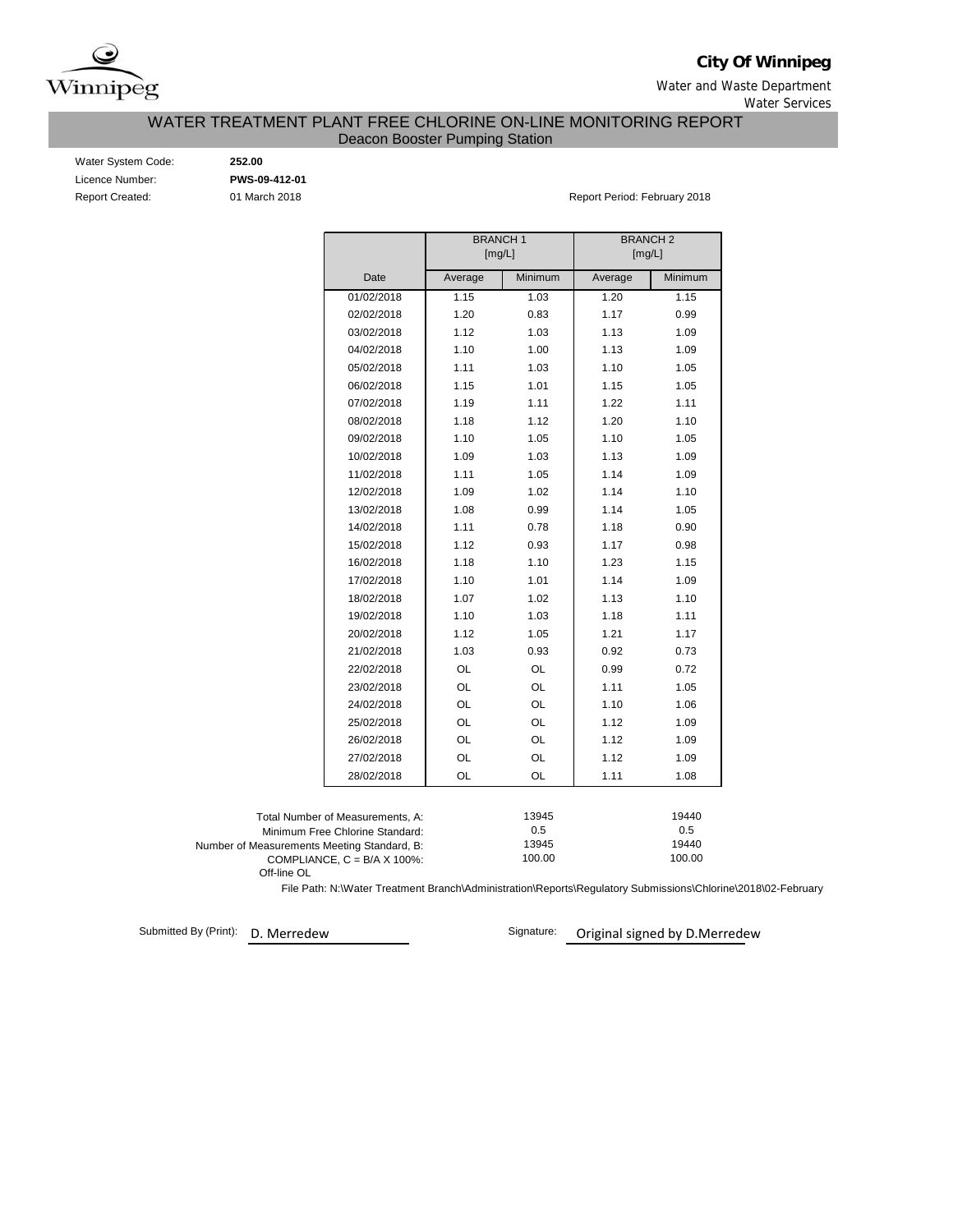| $\bullet$ Winnipeg |
|--------------------|
|                    |

### CITY OF WINNIPEG WATER AND WASTE DEPARTMENT ENVIRONMENTAL STANDARDS DIVISION

# **Licence No. PWS-09-412-01 Date Total Chlorine (mg/L) Total Chlorine (mg/L)** Analyser | Grab | Grab | Analyser | Grab | Grab 01-Feb-2018 | 1.14 | 1.28 | 1.46 | 1.21 | 1.29 | 1.43 02-Feb-2018 | NA | NA | NA | NA | NA | NA 03-Feb-2018 | NA | NA | NA | NA | NA | NA 04-Feb-2018 | 1.06 | 1.11 | 1.27 | 1.09 | 1.16 | 1.32 05-Feb-2018 | 1.12 | 1.16 | 1.31 | 1.12 | 1.19 | 1.35 06-Feb-2018 | 1.19 | 1.21 | 1.35 | 1.17 | 1.18 | 1.37 07-Feb-2018 | 1.19 | 1.27 | 1.47 | 1.25 | 1.33 | 1.50 08-Feb-2018 1.20 1.29 1.47 1.22 1.27 1.46 09-Feb-2018 | NA | NA | NA | NA | NA | NA 10-Feb-2018 | NA | NA | NA | NA | NA | NA 11-Feb-2018 | 1.11 | 1.20 | 1.37 | 1.15 | 1.22 | 1.35 12-Feb-2018 | 1.06 | 1.17 | 1.32 | 1.15 | 1.18 | 1.39 13-Feb-2018 | 1.10 | 1.15 | 1.35 | 1.17 | 1.20 | 1.38 14-Feb-2018 | 1.11 | 1.20 | 1.37 | 1.20 | 1.23 | 1.40 15-Feb-2018 | 1.13 | 1.23 | 1.43 | 1.18 | 1.22 | 1.48 16-Feb-2018 | NA | NA | NA | NA | NA | NA 17-Feb-2018 | NA | NA | NA | NA | NA | NA 18-Feb-2018 1.06 1.12 1.35 1.12 1.23 1.38 19-Feb-2018 | NA | NA | NA | NA | NA | NA 20-Feb-2018 1.10 1.21 1.39 1.20 1.26 1.45 21-Feb-2018 | OL | OL | OL | 0.96 | 1.01 | 1.18 22-Feb-2018 | OL | OL | OL | 1.00 | 1.04 | 1.30 23-Feb-2018 | OL | OL | OL | NA | NA | NA 24-Feb-2018 | OL | OL | OL | NA | NA | NA 25-Feb-2018 | OL | OL | OL | 1.11 | 1.20 | 1.37 26-Feb-2018 OL OL OL 1.13 1.17 1.36 27-Feb-2018 | OL | OL | OL | 1.12 | 1.16 | 1.32 28-Feb-2018 | OL | OL | OL | 1.10 | 1.16 | 1.34 **Total number of measurements taken, A:** 13 19 **Chlorine Standard for Monitoring Location (mg/L):** 0.50 0.50 **Number of measurements meeting standard, B:** 13 19 13 19 19 19 19 **Compliance with Chlorine Standard, C= B/A X 100%:** 100% 100% **WATER TREATMENT PLANT CHLORINE GRAB MONITORING REPORT Water System Code: 252.00 Deacon Booster Pumping Station Branch 1 Deacon Booster Pumping Station Branch 2** Free Chlorine (mg/L) **Free Chloring** Free Chlorine (mg/L)

NS: No Sample NA: Not Analyzed OL: Off-Line

| Comments:                                                            | <b>Report Compiled By:</b> | <b>H.Demchenko</b> |
|----------------------------------------------------------------------|----------------------------|--------------------|
| Branch I offline February 21 to 28 to facilitate maintenance work at |                            |                    |
| the Water Treatment Plant and Tache Booster Station                  |                            |                    |
|                                                                      | Approved in LIMS By:       | <b>C.Diduck</b>    |

**Approved in LIMS By:**

**Printed From : N:\WQ Data\Routine Water Quality\2018\Chlorine.xls <b>Date Approved: Date Approved:** File: WQR3

**7-Mar-18**